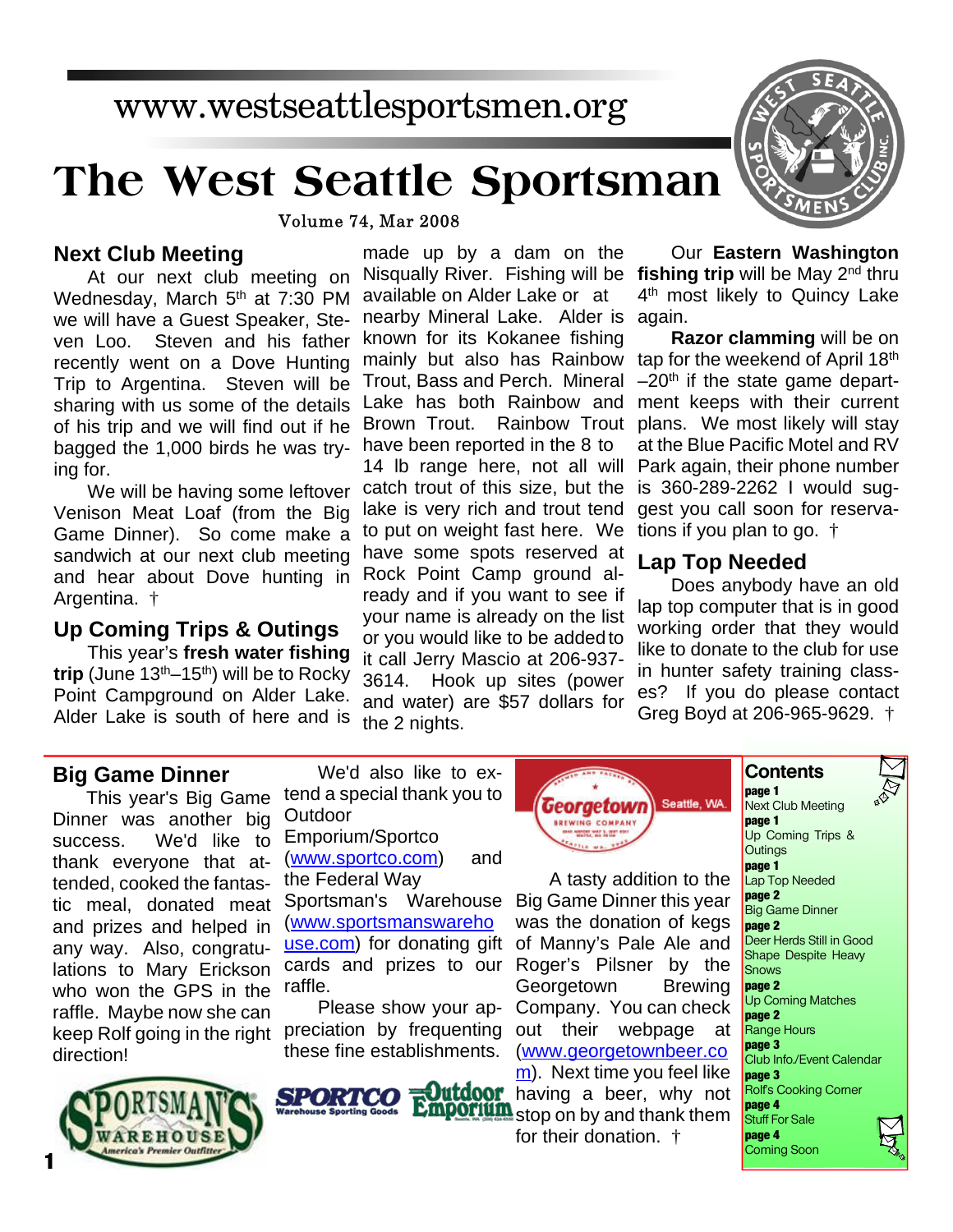#### **Deer Herds Still In Good Shape Despite Heavy Snows**

*Taken from Fishing in Hunting News written by Leroy Ledeboer*

When one major snowstorm after another was burying Cascade passes and Washington's prime muley and whitetail country, big game hunters had to start wondering if we were in for another 1996-97 winter which devastated the Eastside's deer herds.

Well, barring absolutely catastrophic weather patterns in February and March, the answer is no.

Matt Monda, WDFW Region 2 head big game biologist, explains it thusly: "In '96-97 the snows came as early as late October, and then they stayed and stayed into spring, and that's the real killer. In Chelan County right now we have more snow on our deer range than we have had in the past few years, but it didn't arrive until late December and early January, and the deer are still in good shape.

"So unless this goes on until way into March with additional snows and cold, I think we should be OK. Even in a normal winter,

you are going to have some fawn mortality, but unless we get a real reasonably early thaw. I'd hate to cold snap, much more snow or a very late spring, the deer losses shouldn't be too great.

"Deer can deal with some winter stress. That's why they go into it with extra fat so they can survive. What they can't take, particularly the fawns, is prolonged exposure to deep snow and bitter cold," Monda says. Ongoing monitoring: But he says the department is concerned.

"We have been monitoring the situation. In Douglas County the snows are deeper than normal, but they didn't crust over, so the deer stayed up higher and more spread out, which is a good sign," Monda says.

In the Methow, where wildlife biologist Scott Fitkins both works and makes his home, this winter's snows have hit the deer ranges even harder.

"We have about 32 inches on the valley floor in Winthrop," Fitkins told me in mid-January, "but the saving grace has been that we haven't had any extremely low temperatures, and we haven't had any crusting, except early on when the snow wasn't deep.

"Now I'm just hoping we get a see this deep snow hang around too long because then we could start losing fawns. But I'm still pretty hopeful."

Over in the Okanogan Valley, biologist Jeff Heinlen is seeing an even better scenario.

"Our snowfall came late, which definitely helps, and it's not real bad, maybe just slightly above normal. I took measurements the other day, and at 1,000 feet we had 18 inches on the level and lots of deer. Go higher, to 2,600 feet and it's 36 inches and almost all the deer are gone."

What Heinlen fears most is a February with crusted snow and bitter cold, the first sapping a deer's energy as it searches for browse, the second burning away precious fat reserves.

In the southeast corner, WD-FW's Pat Fowler is also seeing heavier-than-normal snow levels, but by late January no significant deer herd damage.

"We did get lucky this year with our fall rains in the foothills, which greened things up, so the deer went into winter in better shape than they have been in recent years," Fowler explains, "so we might have some fawn losses, but unless spring is unusually late, it shouldn't be too bad."

**Elk:** Meanwhile, WDFW says they will again feed elk at the Mt.

*Continued page 4*

#### **Range Hours and Activity**

Monday - Small Bore - 6 PM Tuesday - Winter Rifle League Wednesday - Juniors - Call Fred Burr at 206-935-4883 for information. Cost: Adult members \$2.00, nonmembers \$4.00, Juniors \$1.00.

#### **Up coming Small bore & Air Matches**

| Mar 1-2          | <b>West Seattle</b> | Junior 4-P, Air Rifle Sectionals                      |
|------------------|---------------------|-------------------------------------------------------|
| Mar 8            | <b>West Seattle</b> | Pistol-Air (9 AM) & Standard (Noon)                   |
| Mar 8-9          | Vancouver           | Open NRA 3-Position & Air Rifle Sectionals            |
| Mar 15-15        | <b>West Seattle</b> | Junior 3-P & 3-P Air Rifle Sectionals                 |
| Mar 15-16        | Vancouver           | State 4-P Championship (West)                         |
| Mar 22           | Centralia           | State Junior Indoor Championship (West)               |
| Apr <sub>5</sub> | <b>West Seattle</b> | Cub Match (prone & kneeling)                          |
| Apr 12           | <b>West Seattle</b> | Pistol-Air (9 AM) & Standard (Noon)                   |
| Apr 19           | Tacoma              | <b>Conventional Prone School &amp; Practice Match</b> |
| Apr 26           | Puyallup            | Junior International 3-P PTO                          |
| May 9            | Wenatchee           | Junior air rifle match                                |
| May 10-11        | Wenatchee           | Jr. Outdoor Championships                             |
| May 31           | Tacoma              | Schützenfest / NRA 3-P Championship                   |
| June 1           | Tacoma              | Schützenfest / NRA 3-P Championship                   |
| Jun 7-8          | Tacoma              | Koehler Memorial prone                                |
|                  |                     |                                                       |

Volume 74, Mar 2008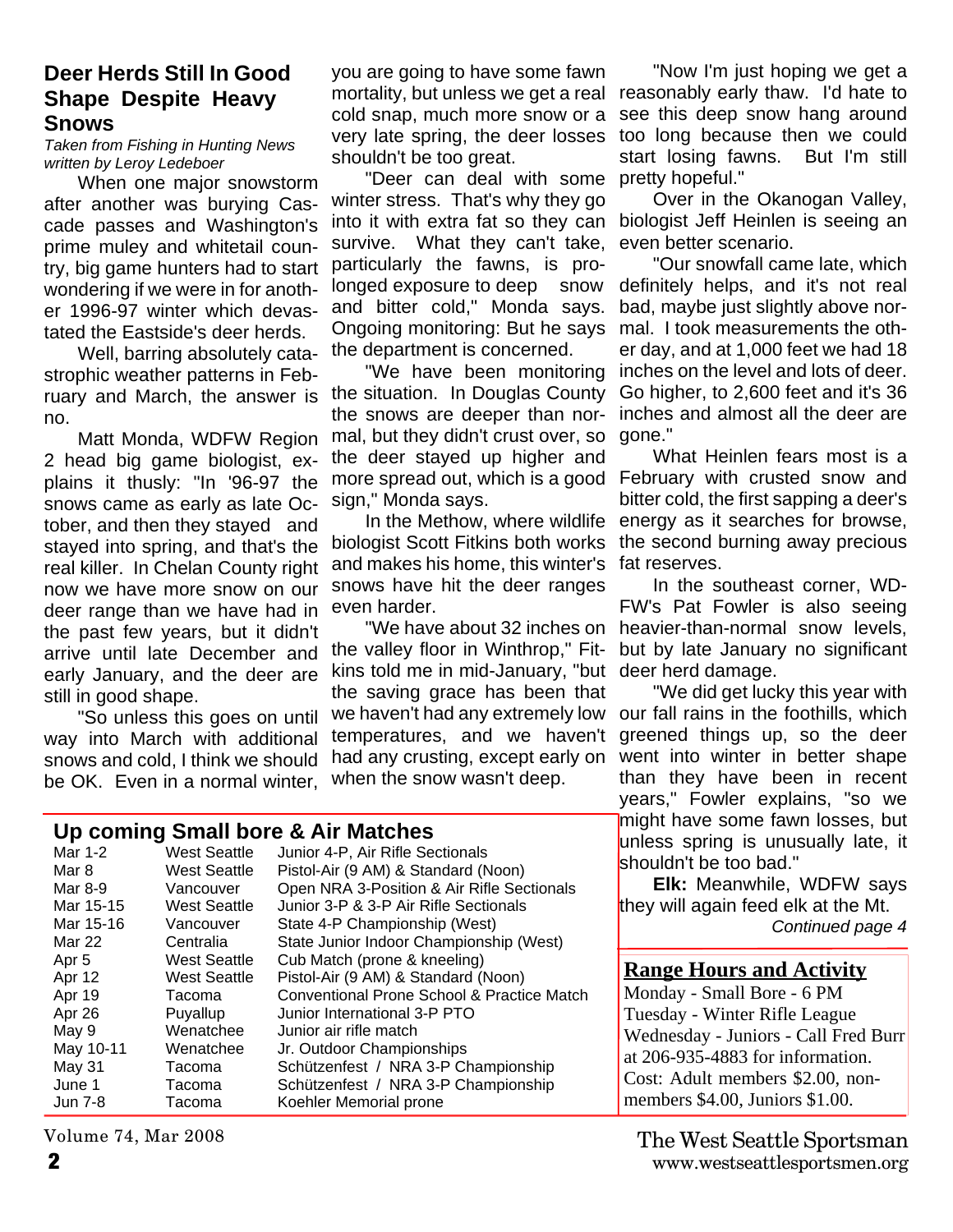#### **The West Seattle Sportsman's Club Sponsors of the Roger Dahl Rifle Training Range**

| President – Greg Boyd      | 206-965-9629 | Steve Loo    |                                              | <b>Fred Burr</b> |
|----------------------------|--------------|--------------|----------------------------------------------|------------------|
| Vice Pres. – Roz Mascio    | 206-937-3614 | Jerry Mascio | 206-937-3614                                 | Ernie Fre        |
| Secretary – Tony Olszewski | 425-226-5643 | Cam Robison  | 206-431-8337                                 | Frank No         |
| Treasurer – Fred Burr      | 206-935-4883 |              |                                              |                  |
| Rec. Sec. – Richard George |              |              | Contact us at: info@westseattlesportsmen.org |                  |

6-937-3614 Jerry Mascio 206-937-3614 Ernie Frey 5-226-5643 Cam Robison 206-431-8337 Frank Novito 5-935-4883

**OFFICERS TRUSTEES LIFE TIME MEMBERS**



Contact us at: info@westseattlesportsmen.org

Rolf's Cooking Corner

#### **Spanish Rice or Green Pepper Stuffing**

- 1 lb ground beef or turkey
- 2 large onion, chopped
- 2 large green pepper, chopped
- 2 (16 oz.) cans tomatoes, chopped
- 1 cup white rice, uncooked
- 3-4 tsp. chili powder
- 2 tsp. salt
- $\frac{1}{4}$  tsp. pepper

In a large skillet, brown (beef or turkey), onion, and green pepper. Drain fat if using beef. Add tomatoes, rice, chili powder, salt and pepper. Reduce heat to simmer and cover for 25 minutes or until rice is done. Serve serves 6-8.



The above mixture also makes a great stuffing for green peppers. Cut the tops off 6-8 green peppers. Remove seeds and fibrous insides. Fill with mixture and place in glass baking dish and cover with plastic wrap. Microwave on high for 10 minutes or until green peppers are soft.

### **Events Calendar**

Mar 5<sup>th</sup> - Club Meeting Mar 19<sup>th</sup> - Board Meeting Apr 2nd - Club Meeting Apr 18th-20th - Razor Claming Apr 23rd - Board Meeting Apr 26th - Kids Fishing Derby May 2<sup>nd</sup>-4<sup>th</sup> - Quincy Lakes May 7<sup>th</sup> - Club Meeting May 17<sup>th</sup> - Fishing Kids Event

If you have any ideas for programs to have at the club meetings or any good outing ideas let one of the Officers or Trustees know. You may contact us at:

info@westseattlesportsmen.org

| <b>New</b>                                                                                                                                                                                                                                                                                                                                                                                                                                                                                                                                                                                                                                                                                                                                                                                  |  | <b>MEMBERSHIP APPLICATION</b><br><b>WEST SEATTLE SPORTSMAN'S CLUB</b>          | <b>Renewal</b>      |  |  |  |
|---------------------------------------------------------------------------------------------------------------------------------------------------------------------------------------------------------------------------------------------------------------------------------------------------------------------------------------------------------------------------------------------------------------------------------------------------------------------------------------------------------------------------------------------------------------------------------------------------------------------------------------------------------------------------------------------------------------------------------------------------------------------------------------------|--|--------------------------------------------------------------------------------|---------------------|--|--|--|
| Date and the same state of the state of the state of the state of the state of the state of the state of the state of the state of the state of the state of the state of the state of the state of the state of the state of<br>propagation and conservation of game birds, game animals, and fish in the State of Washington, do hereby apply<br>for membership in the WEST SEATTLE SPORTSMAN'S CLUB and tender herewith the sum of \$<br>payment of one year's dues.<br>. "I solemnly swear that I will abide by the Constitution and By-Laws of the West Seattle Sportsman's Club and<br>help in its up-building and I will not willfully disobey the Game Laws wherever I fish or hunt. I will always be<br>a true sportsman both in the field and to my brother members at all times. |  |                                                                                |                     |  |  |  |
| $City$ $Zip$                                                                                                                                                                                                                                                                                                                                                                                                                                                                                                                                                                                                                                                                                                                                                                                |  | If you would like to<br>receive the Club<br>newsletter by email<br>check here. |                     |  |  |  |
| Phone <b>Email</b> Phone <b>Phone Phone Phone Phone Phone Phone Phone Phone Phone Phone Phone Phone Phone Phone Phone Phone Phone Phone Phone Phone Phone Phone Phone Phone Phone P</b><br>(New Only)                                                                                                                                                                                                                                                                                                                                                                                                                                                                                                                                                                                       |  |                                                                                |                     |  |  |  |
| The West Seattle Sportsman                                                                                                                                                                                                                                                                                                                                                                                                                                                                                                                                                                                                                                                                                                                                                                  |  |                                                                                | Volume 74, Mar 2008 |  |  |  |

www.seattlesportsmen.org **3** The West Seattle Sportsman